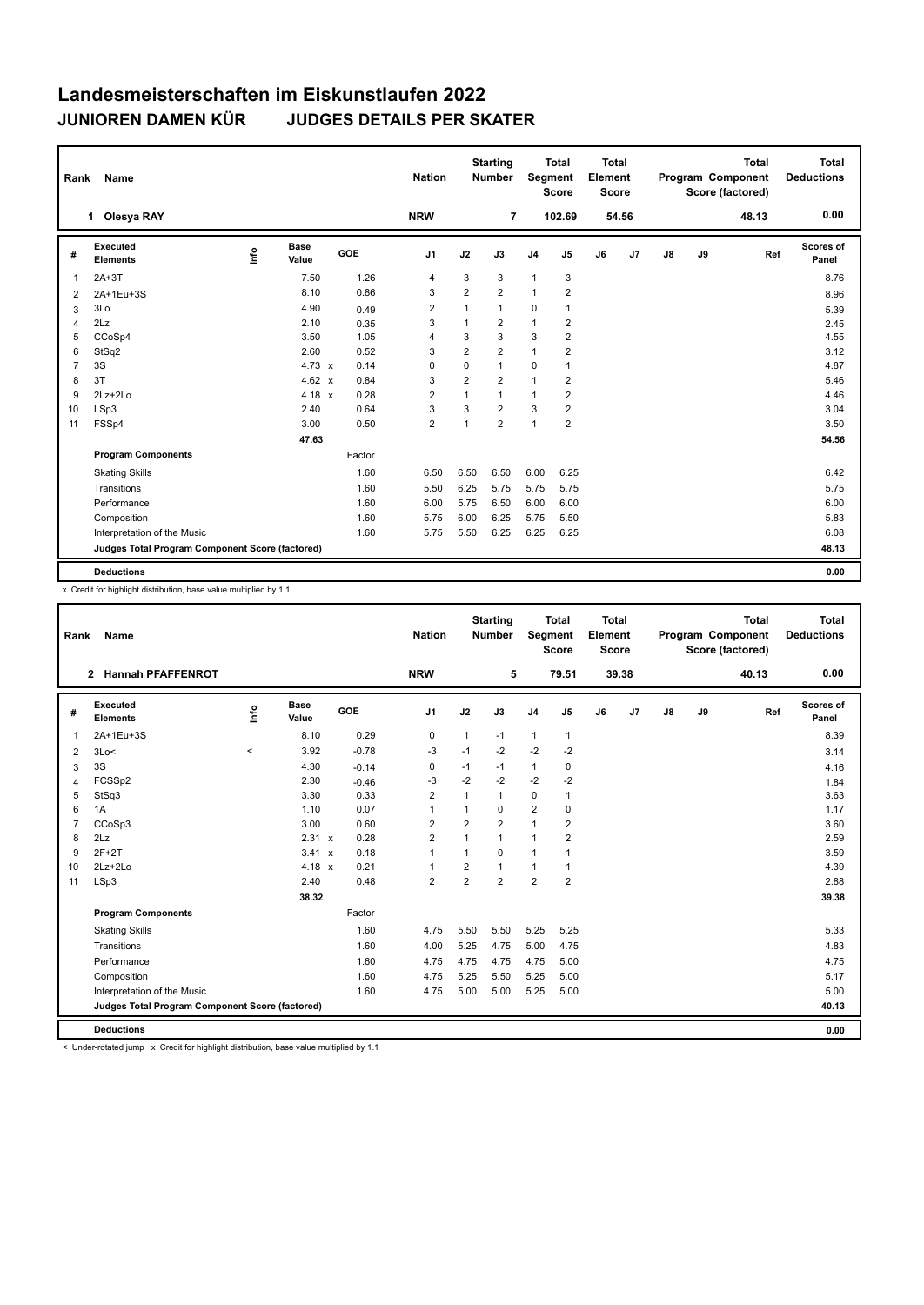| Rank           | Name                                            |         |                      |         | <b>Nation</b>  |                | <b>Starting</b><br>Number | Segment        | <b>Total</b><br><b>Score</b> | <b>Total</b><br>Element<br>Score |       |               |    | <b>Total</b><br><b>Program Component</b><br>Score (factored) | <b>Total</b><br><b>Deductions</b> |
|----------------|-------------------------------------------------|---------|----------------------|---------|----------------|----------------|---------------------------|----------------|------------------------------|----------------------------------|-------|---------------|----|--------------------------------------------------------------|-----------------------------------|
|                | Ina JUNGMANN<br>$\mathbf{3}$                    |         |                      |         | <b>NRW</b>     |                | 6                         |                | 72.37                        |                                  | 30.71 |               |    | 42.66                                                        | $-1.00$                           |
| #              | Executed<br><b>Elements</b>                     | ١m      | <b>Base</b><br>Value | GOE     | J <sub>1</sub> | J2             | J3                        | J <sub>4</sub> | J <sub>5</sub>               | J6                               | J7    | $\mathsf{J}8$ | J9 | Ref                                                          | Scores of<br>Panel                |
| $\mathbf{1}$   | 2A+SEQ+2T*                                      | $\star$ | 2.64                 | $-1.32$ | $-4$           | $-5$           | $-3$                      | $-5$           | $-3$                         |                                  |       |               |    |                                                              | 1.32                              |
| 2              | 3T<                                             | $\,<$   | 3.36                 | $-1.68$ | $-5$           | $-5$           | $-5$                      | $-5$           | $-5$                         |                                  |       |               |    |                                                              | 1.68                              |
| 3              | 2A+1Eu+2S                                       |         | 5.10                 | 0.33    | 0              | $\mathbf{1}$   | 1                         | $\mathbf{1}$   | $\mathbf{1}$                 |                                  |       |               |    |                                                              | 5.43                              |
| $\overline{4}$ | 3Lo<<                                           | <<      | 1.70                 | $-0.79$ | -4             | -5             | $-5$                      | $-5$           | -4                           |                                  |       |               |    |                                                              | 0.91                              |
| 5              | FSSp3                                           |         | 2.60                 | 0.35    | $\overline{2}$ | $\mathbf{1}$   | $\overline{2}$            | 0              | $\mathbf{1}$                 |                                  |       |               |    |                                                              | 2.95                              |
| 6              | StSq2                                           |         | 2.60                 | 0.26    | $\overline{4}$ | $\mathbf{1}$   | $\mathbf{1}$              | $\mathbf{1}$   | $\mathbf{1}$                 |                                  |       |               |    |                                                              | 2.86                              |
| $\overline{7}$ | 2Lz                                             |         | $2.31 \times$        | 0.28    | 3              | $\overline{2}$ | 1                         | $\mathbf{1}$   | $\mathbf{1}$                 |                                  |       |               |    |                                                              | 2.59                              |
| 8              | $2F+2T$                                         |         | $3.41 \times$        | 0.24    | 3              | $\mathbf{1}$   | $\mathbf{1}$              | $\mathbf{1}$   | 2                            |                                  |       |               |    |                                                              | 3.65                              |
| 9              | 2Lz                                             |         | $2.31 \times$        | 0.28    | 3              | $\overline{2}$ | 1                         | $\mathbf{1}$   | 1                            |                                  |       |               |    |                                                              | 2.59                              |
| 10             | LSp4                                            |         | 2.70                 | 0.18    | $\mathbf 0$    | 0              | 1                         | $\overline{2}$ | $\mathbf{1}$                 |                                  |       |               |    |                                                              | 2.88                              |
| 11             | CCoSp4                                          |         | 3.50                 | 0.35    | $\overline{2}$ | $\mathbf{1}$   | $\mathbf{1}$              | $\mathbf{1}$   | $\mathbf{1}$                 |                                  |       |               |    |                                                              | 3.85                              |
|                |                                                 |         | 32.23                |         |                |                |                           |                |                              |                                  |       |               |    |                                                              | 30.71                             |
|                | <b>Program Components</b>                       |         |                      | Factor  |                |                |                           |                |                              |                                  |       |               |    |                                                              |                                   |
|                | <b>Skating Skills</b>                           |         |                      | 1.60    | 5.50           | 5.75           | 5.75                      | 5.25           | 5.25                         |                                  |       |               |    |                                                              | 5.50                              |
|                | Transitions                                     |         |                      | 1.60    | 5.00           | 5.25           | 5.00                      | 5.25           | 4.50                         |                                  |       |               |    |                                                              | 5.08                              |
|                | Performance                                     |         |                      | 1.60    | 5.00           | 5.50           | 5.50                      | 5.50           | 5.00                         |                                  |       |               |    |                                                              | 5.33                              |
|                | Composition                                     |         |                      | 1.60    | 5.25           | 5.75           | 6.00                      | 5.25           | 4.75                         |                                  |       |               |    |                                                              | 5.42                              |
|                | Interpretation of the Music                     |         |                      | 1.60    | 5.50           | 5.50           | 5.00                      | 5.50           | 5.00                         |                                  |       |               |    |                                                              | 5.33                              |
|                | Judges Total Program Component Score (factored) |         |                      |         |                |                |                           |                |                              |                                  |       |               |    |                                                              | 42.66                             |
|                | <b>Deductions</b>                               |         | Falls:               | $-1.00$ |                |                |                           |                |                              |                                  |       |               |    |                                                              | $-1.00$                           |

< Under-rotated jump << Downgraded jump \* Invalid element x Credit for highlight distribution, base value multiplied by 1.1

| Rank           | Name                                            |              |                      |            | <b>Nation</b>  |                | <b>Starting</b><br><b>Number</b> | Segment        | <b>Total</b><br><b>Score</b> | <b>Total</b><br>Element<br><b>Score</b> |       |               |    | <b>Total</b><br>Program Component<br>Score (factored) | Total<br><b>Deductions</b> |
|----------------|-------------------------------------------------|--------------|----------------------|------------|----------------|----------------|----------------------------------|----------------|------------------------------|-----------------------------------------|-------|---------------|----|-------------------------------------------------------|----------------------------|
|                | 4 Kama SCHELEWSKI                               |              |                      |            | <b>NRW</b>     |                | 4                                |                | 70.62                        |                                         | 34.69 |               |    | 36.93                                                 | $-1.00$                    |
| #              | Executed<br><b>Elements</b>                     | ١nf٥         | <b>Base</b><br>Value | <b>GOE</b> | J1             | J2             | J3                               | J <sub>4</sub> | J5                           | J6                                      | J7    | $\mathsf{J}8$ | J9 | Ref                                                   | Scores of<br>Panel         |
| 1              | $2A+2T$                                         |              | 4.60                 | 0.55       | $\overline{2}$ | $\overline{2}$ | 1                                | $\mathbf{1}$   | $\overline{2}$               |                                         |       |               |    |                                                       | 5.15                       |
| 2              | $3T+2T$                                         |              | 5.50                 | $-1.40$    | -4             | $-3$           | $-3$                             | $-4$           | $-3$                         |                                         |       |               |    |                                                       | 4.10                       |
| 3              | 3S                                              |              | 4.30                 | $-2.15$    | $-5$           | $-5$           | $-5$                             | $-5$           | $-4$                         |                                         |       |               |    |                                                       | 2.15                       |
| $\overline{4}$ | FSSp4                                           |              | 3.00                 | 0.20       | $\Omega$       | $\mathbf{1}$   | $\Omega$                         | $\mathbf{1}$   | $\mathbf{1}$                 |                                         |       |               |    |                                                       | 3.20                       |
| 5              | $2T*$                                           | $\pmb{\ast}$ | 0.00                 | 0.00       | ÷              | ٠              |                                  | ٠              |                              |                                         |       |               |    |                                                       | 0.00                       |
| 6              | 2A                                              |              | 3.30                 | 0.55       | 3              | $\overline{2}$ | $\overline{2}$                   | $\mathbf{1}$   | 1                            |                                         |       |               |    |                                                       | 3.85                       |
| $\overline{7}$ | 2Lz!+1Eu+2S                                     | -1           | $4.29 \times$        | $-0.21$    | $-2$           | $-1$           | $\Omega$                         | $-2$           | $\mathbf 0$                  |                                         |       |               |    |                                                       | 4.08                       |
| 8              | 2Lz                                             |              | 2.31 x               | 0.21       | $\overline{1}$ | 1              | $\mathbf{1}$                     | $\mathbf{1}$   | 1                            |                                         |       |               |    |                                                       | 2.52                       |
| 9              | StSq2                                           |              | 2.60                 | 0.35       | $\overline{2}$ | 1              | $\mathbf{1}$                     | $\mathbf 0$    | $\overline{2}$               |                                         |       |               |    |                                                       | 2.95                       |
| 10             | CCoSp4                                          |              | 3.50                 | 0.47       | $\overline{1}$ | $\overline{2}$ | $\overline{2}$                   | $\mathbf{1}$   | 1                            |                                         |       |               |    |                                                       | 3.97                       |
| 11             | LSp3                                            |              | 2.40                 | 0.32       | $\overline{1}$ | $\mathbf{1}$   | $\overline{2}$                   | $\overline{2}$ | $\mathbf{1}$                 |                                         |       |               |    |                                                       | 2.72                       |
|                |                                                 |              | 35.80                |            |                |                |                                  |                |                              |                                         |       |               |    |                                                       | 34.69                      |
|                | <b>Program Components</b>                       |              |                      | Factor     |                |                |                                  |                |                              |                                         |       |               |    |                                                       |                            |
|                | <b>Skating Skills</b>                           |              |                      | 1.60       | 4.75           | 4.75           | 4.75                             | 5.00           | 5.00                         |                                         |       |               |    |                                                       | 4.83                       |
|                | Transitions                                     |              |                      | 1.60       | 3.75           | 4.50           | 4.00                             | 4.75           | 4.50                         |                                         |       |               |    |                                                       | 4.33                       |
|                | Performance                                     |              |                      | 1.60       | 4.75           | 4.25           | 4.50                             | 4.75           | 5.00                         |                                         |       |               |    |                                                       | 4.67                       |
|                | Composition                                     |              |                      | 1.60       | 4.25           | 4.50           | 4.75                             | 4.75           | 4.75                         |                                         |       |               |    |                                                       | 4.67                       |
|                | Interpretation of the Music                     |              |                      | 1.60       | 4.50           | 4.25           | 4.25                             | 5.00           | 5.00                         |                                         |       |               |    |                                                       | 4.58                       |
|                | Judges Total Program Component Score (factored) |              |                      |            |                |                |                                  |                |                              |                                         |       |               |    |                                                       | 36.93                      |
|                | <b>Deductions</b>                               |              | Falls: -1.00         |            |                |                |                                  |                |                              |                                         |       |               |    |                                                       | $-1.00$                    |

\* Invalid element x Credit for highlight distribution, base value multiplied by 1.1 ! Not clear edge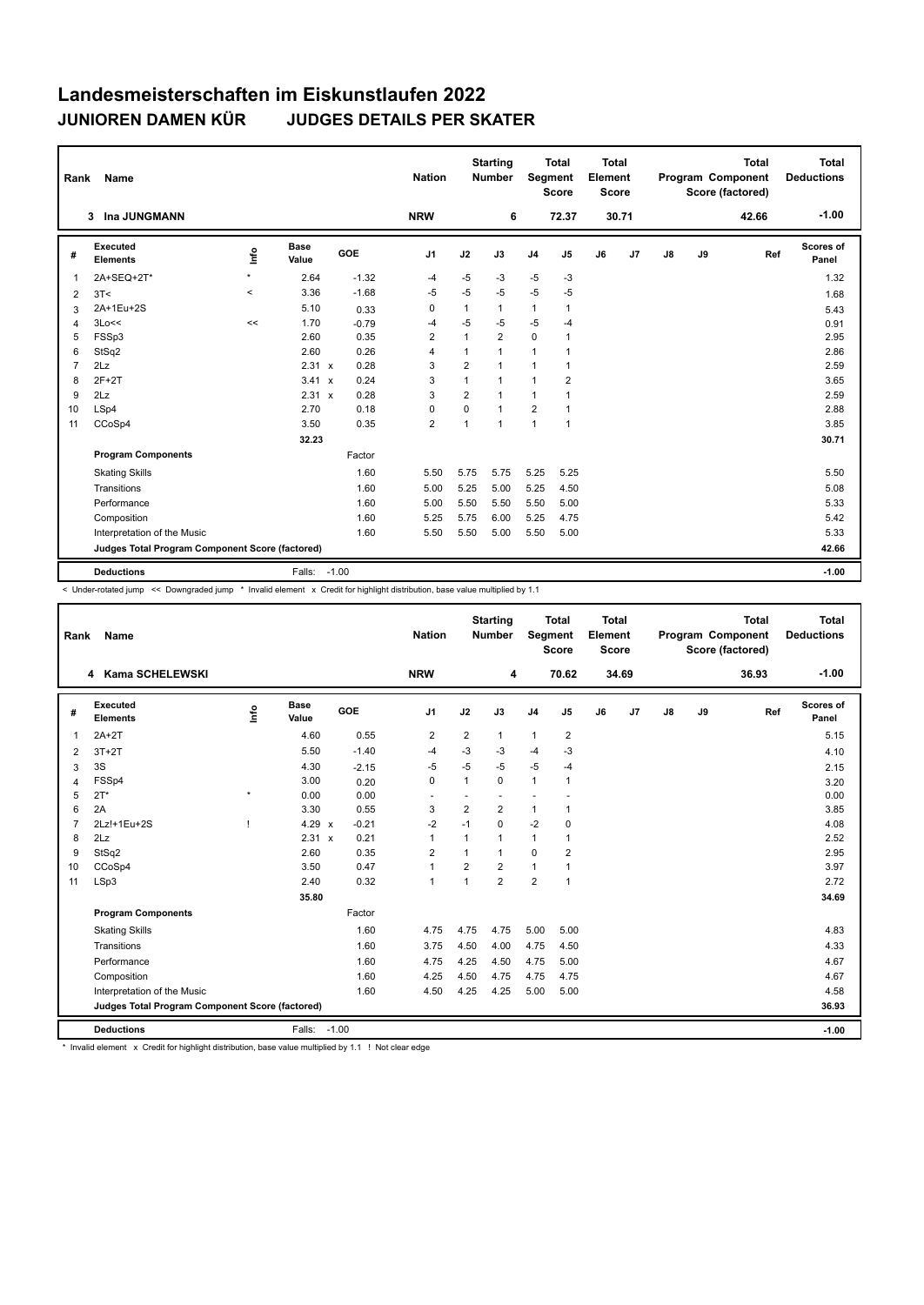| Rank           | Name                                            |      |                      |         | <b>Nation</b>  |                | <b>Starting</b><br><b>Number</b> |                | <b>Total</b><br>Segment<br><b>Score</b> | <b>Total</b><br>Element<br><b>Score</b> |       |               |    | <b>Total</b><br><b>Program Component</b><br>Score (factored) | <b>Total</b><br><b>Deductions</b> |
|----------------|-------------------------------------------------|------|----------------------|---------|----------------|----------------|----------------------------------|----------------|-----------------------------------------|-----------------------------------------|-------|---------------|----|--------------------------------------------------------------|-----------------------------------|
|                | 5 Friederike JÜßEN                              |      |                      |         | <b>NRW</b>     |                | $\mathbf{2}$                     |                | 63.54                                   |                                         | 31.41 |               |    | 34.13                                                        | $-2.00$                           |
| #              | <b>Executed</b><br><b>Elements</b>              | ١nf٥ | <b>Base</b><br>Value | GOE     | J <sub>1</sub> | J2             | J3                               | J <sub>4</sub> | J <sub>5</sub>                          | J6                                      | J7    | $\mathsf{J}8$ | J9 | Ref                                                          | Scores of<br>Panel                |
| 1              | 2A+1Eu+2S                                       |      | 5.10                 | 0.00    | $\mathbf{1}$   | 0              | $\mathbf{1}$                     | $-3$           | $-1$                                    |                                         |       |               |    |                                                              | 5.10                              |
| 2              | $2F+2T$                                         |      | 3.10                 | 0.12    | $\mathbf{1}$   | $\mathbf{1}$   | $\mathbf{1}$                     | 0              | 0                                       |                                         |       |               |    |                                                              | 3.22                              |
| 3              | 3S                                              |      | 4.30                 | $-2.15$ | $-5$           | $-5$           | $-5$                             | $-5$           | $-4$                                    |                                         |       |               |    |                                                              | 2.15                              |
| 4              | 2A                                              |      | 3.30                 | $-0.33$ | $-1$           | $-1$           | $\mathbf 0$                      | $-1$           | $-1$                                    |                                         |       |               |    |                                                              | 2.97                              |
| 5              | FSSp4                                           |      | 3.00                 | 0.00    | 0              | 0              | $\mathbf 0$                      | $\mathbf 0$    | $\mathbf 0$                             |                                         |       |               |    |                                                              | 3.00                              |
| 6              | 2Lze+1T                                         | e    | $2.29 \times$        | $-0.39$ | $-3$           | $-1$           | $-2$                             | $-3$           | $-2$                                    |                                         |       |               |    |                                                              | 1.90                              |
| $\overline{7}$ | StSq3                                           |      | 3.30                 | 0.33    | $\mathbf{1}$   | $\overline{1}$ | $\mathbf{1}$                     | $\mathbf{1}$   | $\mathbf 0$                             |                                         |       |               |    |                                                              | 3.63                              |
| 8              | 2Lo                                             |      | $1.87 \times$        | 0.17    | $\mathbf{1}$   | 1              | $\mathbf{1}$                     | $\mathbf{1}$   | $\mathbf 0$                             |                                         |       |               |    |                                                              | 2.04                              |
| 9              | 2Lze                                            | e    | $1.85 \times$        | $-0.39$ | $-2$           | $-1$           | $-3$                             | $-3$           | $-2$                                    |                                         |       |               |    |                                                              | 1.46                              |
| 10             | CCoSp4                                          |      | 3.50                 | 0.35    | $\mathbf 0$    | $\overline{1}$ | $\mathbf{1}$                     | $\mathbf{1}$   | $\overline{1}$                          |                                         |       |               |    |                                                              | 3.85                              |
| 11             | LSp2                                            |      | 1.90                 | 0.19    | $\mathbf{1}$   | 1              | $\overline{2}$                   | $\mathbf{1}$   | $\overline{1}$                          |                                         |       |               |    |                                                              | 2.09                              |
|                |                                                 |      | 33.51                |         |                |                |                                  |                |                                         |                                         |       |               |    |                                                              | 31.41                             |
|                | <b>Program Components</b>                       |      |                      | Factor  |                |                |                                  |                |                                         |                                         |       |               |    |                                                              |                                   |
|                | <b>Skating Skills</b>                           |      |                      | 1.60    | 4.25           | 4.50           | 4.50                             | 4.50           | 4.50                                    |                                         |       |               |    |                                                              | 4.50                              |
|                | Transitions                                     |      |                      | 1.60    | 4.00           | 4.25           | 4.00                             | 4.50           | 4.00                                    |                                         |       |               |    |                                                              | 4.08                              |
|                | Performance                                     |      |                      | 1.60    | 4.25           | 3.75           | 4.00                             | 4.75           | 4.25                                    |                                         |       |               |    |                                                              | 4.17                              |
|                | Composition                                     |      |                      | 1.60    | 4.25           | 4.00           | 4.25                             | 4.50           | 4.25                                    |                                         |       |               |    |                                                              | 4.25                              |
|                | Interpretation of the Music                     |      |                      | 1.60    | 4.25           | 3.75           | 4.25                             | 4.75           | 4.50                                    |                                         |       |               |    |                                                              | 4.33                              |
|                | Judges Total Program Component Score (factored) |      |                      |         |                |                |                                  |                |                                         |                                         |       |               |    |                                                              | 34.13                             |
|                | <b>Deductions</b>                               |      | Falls:               | $-2.00$ |                |                |                                  |                |                                         |                                         |       |               |    |                                                              | $-2.00$                           |

x Credit for highlight distribution, base value multiplied by 1.1 e Wrong edge

| Rank                                            | Name                        |         |                      |         | <b>Nation</b>  |      | <b>Starting</b><br><b>Number</b> | Segment        | <b>Total</b><br><b>Score</b> | <b>Total</b><br>Element<br><b>Score</b> |       |               |    | <b>Total</b><br>Program Component<br>Score (factored) | <b>Total</b><br><b>Deductions</b> |
|-------------------------------------------------|-----------------------------|---------|----------------------|---------|----------------|------|----------------------------------|----------------|------------------------------|-----------------------------------------|-------|---------------|----|-------------------------------------------------------|-----------------------------------|
|                                                 | 6 Sophia KASPIROWITSCH      |         |                      |         | <b>NRW</b>     |      | 3                                |                | 54.74                        |                                         | 22.55 |               |    | 33.19                                                 | $-1.00$                           |
| #                                               | Executed<br><b>Elements</b> | Linfo   | <b>Base</b><br>Value | GOE     | J <sub>1</sub> | J2   | J3                               | J <sub>4</sub> | J5                           | J6                                      | J7    | $\mathsf{J}8$ | J9 | Ref                                                   | <b>Scores of</b><br>Panel         |
| 1                                               | 2A<                         | $\,<$   | 2.64                 | $-1.32$ | $-5$           | $-5$ | $-5$                             | $-5$           | $-5$                         |                                         |       |               |    |                                                       | 1.32                              |
| 2                                               | 3S<<                        | <<      | 1.30                 | $-0.65$ | $-4$           | $-5$ | $-5$                             | $-5$           | $-5$                         |                                         |       |               |    |                                                       | 0.65                              |
| 3                                               | CCoSp2                      |         | 2.50                 | 0.17    | 0              | 1    | 1                                | $\overline{2}$ | 0                            |                                         |       |               |    |                                                       | 2.67                              |
| 4                                               | 3S<<+REP                    | <<      | 0.91                 | $-0.65$ | $-4$           | $-5$ | $-5$                             | $-5$           | $-5$                         |                                         |       |               |    |                                                       | 0.26                              |
| 5                                               | FSSp4                       |         | 3.00                 | 0.20    | 0              | 1    | $\mathbf{1}$                     | $\mathbf{1}$   | 0                            |                                         |       |               |    |                                                       | 3.20                              |
| 6                                               | StSq2                       |         | 2.60                 | 0.17    | $\mathbf{1}$   | 1    | 0                                | 0              | 1                            |                                         |       |               |    |                                                       | 2.77                              |
| $\overline{7}$                                  | 2Lze+2Lo                    | e       | 3.38                 | $-0.40$ | $-2$           | $-2$ | $-3$                             | $-4$           | $-2$                         |                                         |       |               |    |                                                       | 2.98                              |
| 8                                               | 2F+2Tq+2Lo<                 | $\,<\,$ | 4.91 x               | $-0.72$ | $-4$           | $-3$ | $-5$                             | $-5$           | $-2$                         |                                         |       |               |    |                                                       | 4.19                              |
| 9                                               | 2Lze                        | e       | 1.85 x               | $-0.45$ | $-3$           | $-3$ | $-2$                             | $-3$           | $-2$                         |                                         |       |               |    |                                                       | 1.40                              |
| 10                                              | 1F                          |         | 0.55 x               | 0.00    | 0              | 0    | 0                                | $\mathbf 0$    | 0                            |                                         |       |               |    |                                                       | 0.55                              |
| 11                                              | LSp3                        |         | 2.40                 | 0.16    | 0              | 1    | $\mathbf{1}$                     | $\mathbf 0$    | 1                            |                                         |       |               |    |                                                       | 2.56                              |
|                                                 |                             |         | 26.04                |         |                |      |                                  |                |                              |                                         |       |               |    |                                                       | 22.55                             |
|                                                 | <b>Program Components</b>   |         |                      | Factor  |                |      |                                  |                |                              |                                         |       |               |    |                                                       |                                   |
|                                                 | <b>Skating Skills</b>       |         |                      | 1.60    | 3.75           | 4.25 | 4.25                             | 4.50           | 4.50                         |                                         |       |               |    |                                                       | 4.33                              |
|                                                 | Transitions                 |         |                      | 1.60    | 3.50           | 4.00 | 4.00                             | 4.25           | 4.25                         |                                         |       |               |    |                                                       | 4.08                              |
|                                                 | Performance                 |         |                      | 1.60    | 3.75           | 4.00 | 4.00                             | 4.00           | 4.25                         |                                         |       |               |    |                                                       | 4.00                              |
|                                                 | Composition                 |         |                      | 1.60    | 3.75           | 4.25 | 4.50                             | 4.25           | 4.25                         |                                         |       |               |    |                                                       | 4.25                              |
|                                                 | Interpretation of the Music |         |                      | 1.60    | 3.75           | 3.75 | 4.25                             | 4.25           | 4.50                         |                                         |       |               |    |                                                       | 4.08                              |
| Judges Total Program Component Score (factored) |                             |         |                      |         |                |      |                                  |                |                              |                                         |       | 33.19         |    |                                                       |                                   |
|                                                 | <b>Deductions</b>           |         | Falls: -1.00         |         |                |      |                                  |                |                              |                                         |       |               |    |                                                       | $-1.00$                           |

< Under-rotated jump << Downgraded jump x Credit for highlight distribution, base value multiplied by 1.1 e Wrong edge REP Jump repetition q Jump landed on the quarter